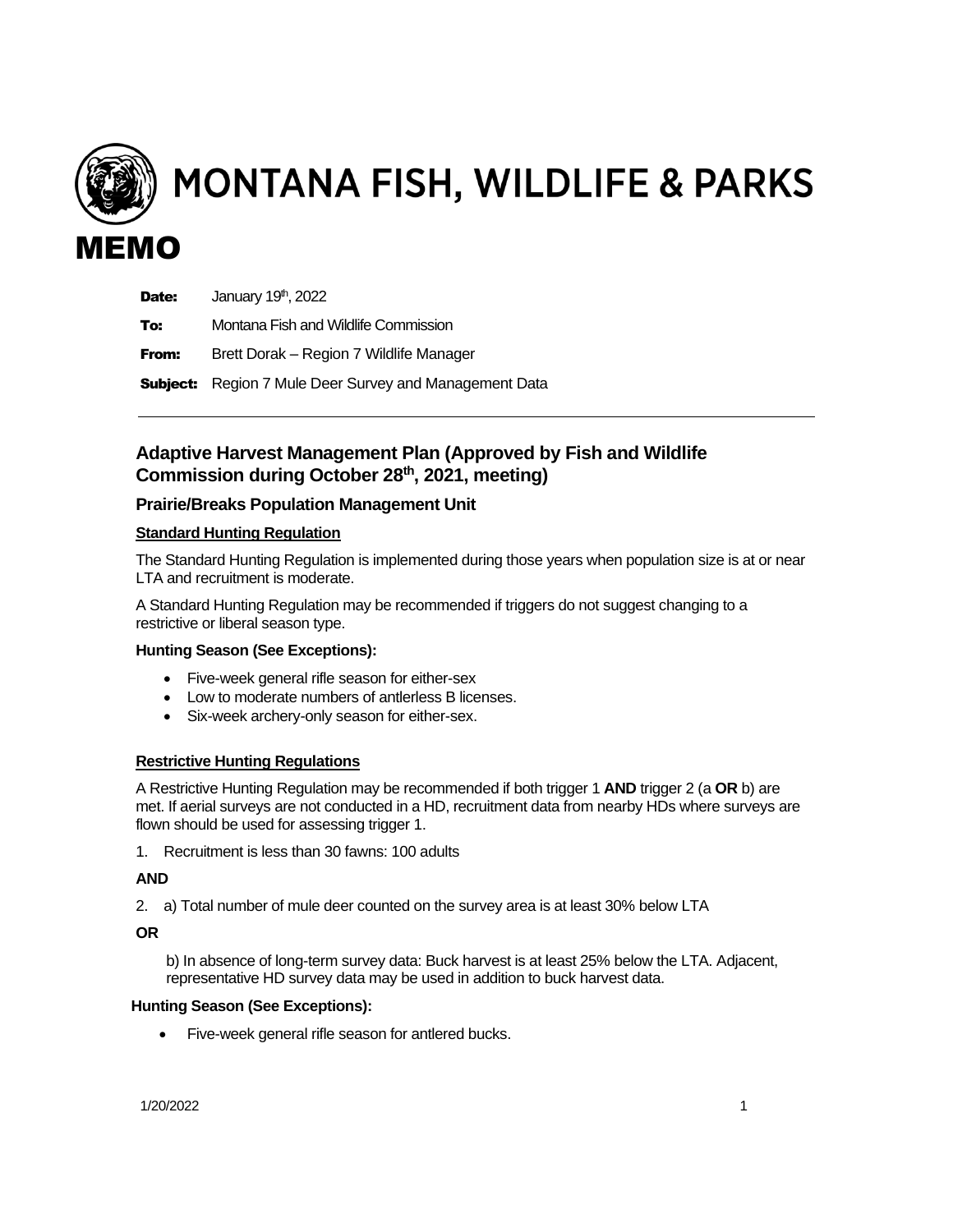- Localized game damage complaints on private land may require limited numbers of antlerless B licenses for specific portions of HDs.
- Six-week archery-only season for antlered bucks.

#### **Liberal Hunting Regulation**

The Liberal Hunting Regulation is used during periods of favorable environmental conditions when population size is substantially above LTA and recruitment is high. Doe harvest rates should be higher in those areas where population decreases are necessary. If a HD does not have an established trend survey area, adjacent, representative HD survey data may be used in addition to buck harvest data. If buck harvest is limited by season type, adjacent, representative HD(s) with unlimited buck hunting on the general deer license may be used as another measure of population status.

A Liberal Hunting regulation may be recommended if both trigger 1 AND trigger 2 (a OR b) are met. If aerial surveys are not conducted in a HD, recruitment data from nearby HDs where surveys are flown should be used for assessing trigger 1.

1. Recruitment is greater than 60 fawns: 100 adults.

### **AND**

2. a) Total number of mule deer counted on the survey area is more than 20% above the LTA

#### **OR**

b) In the absence of long-term survey data: Buck harvest is more than 25% above the LTA. Adjacent, representative HD survey data may be used in addition to buck harvest data.

#### **Hunting Season (See Exceptions):**

- Five-week general rifle season for either-sex
- Liberal numbers of antlerless B licenses with option for issuing multiple licenses either through the drawing or over-the-counter. Licenses may be valid for an individual HD or groups of HDs.
- Six-week archery-only season for either-sex.

Many factors, other than hunting can affect mule deer populations. If liberal or restrictive season structure is in place for ≥5 years and the population has not moved towards LTA and back to a standard season type, then a season type other than those suggested by the triggers could be considered.

# **Region 7 Mule Deer Survey Data**

Mule deer survey data presented in the Figures 1 and 2 show post season and spring survey trends observed across the deer trend areas (DTAs). Observed mule deer numbers where high prior to population level impacts from a combination of disease and severe climactic events during the 2008- 2011 seasons. Following those years through management decisions, habitat improvement, and moderate weather events the observed numbers increased. In recent years, counts have decreased due to drought conditions during the summer of 2020 and 2021. Additionally, mule deer survey data in Tables 1-3 provide a finer look at how the regional observed counts compare to the long-term average (LTA), 10-year average, and specific thresholds outlined in the Adaptive Harvest Management Plan.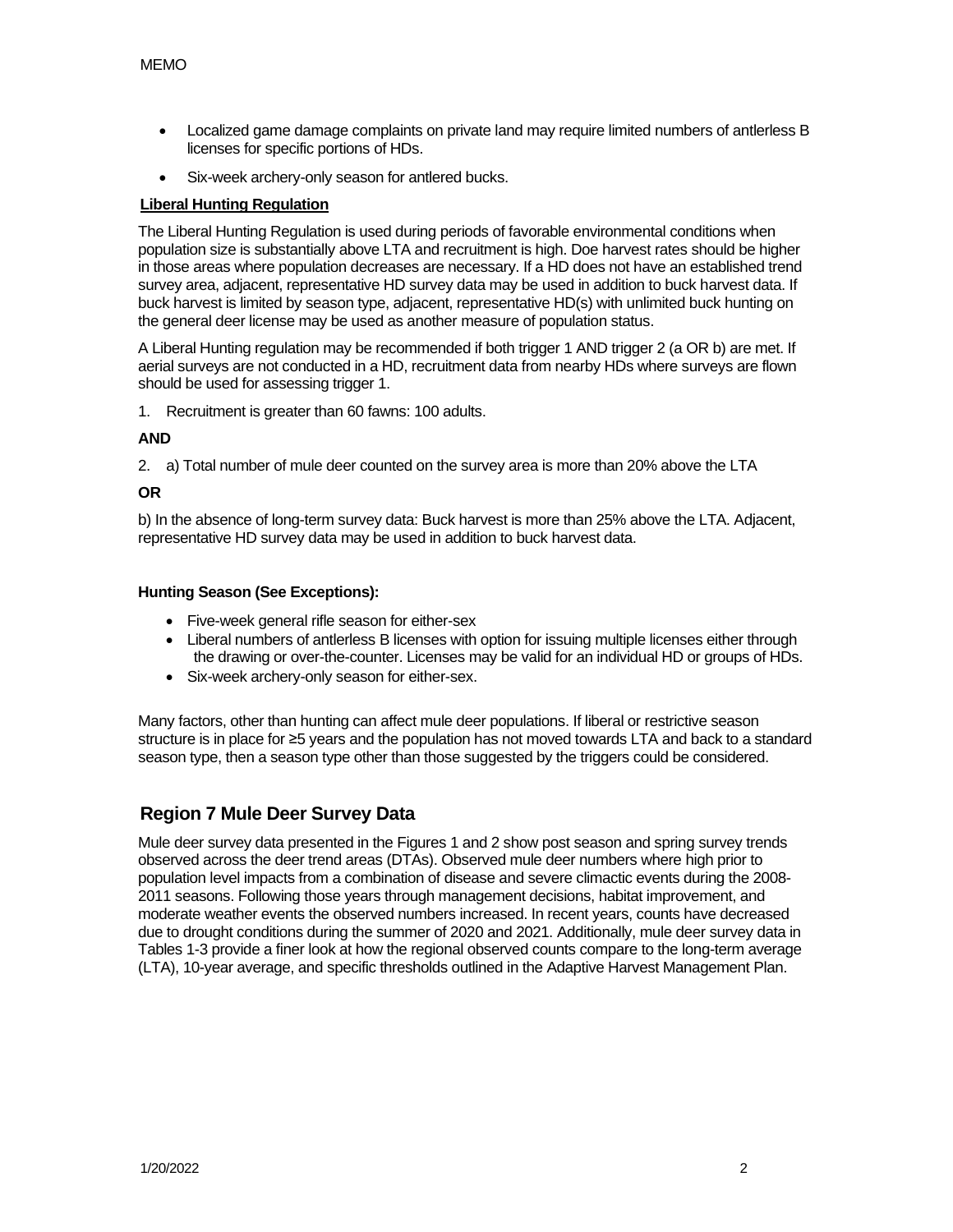Drought conditions impacted deer numbers and can be observed in the recruitment level (defined as fawns that survive the first year and enter the adult segment of the population; expressed as the ratio of fawns per 100 adults observed in spring [March and April]) from recent surveys. Observed numbers and ratios during the 2020 spring mule deer surveys prompted the region to adjust the mule deer B license (007-03) quota from 11,000 licenses to 5,500 licenses for the 2021 hunting season (this adjustment was made after the hunting regulations were printed, which still state 11,000 B licenses). Post season surveys observed a slight decrease in the total observed number of deer and the fawn: 100 does ratio, but the buck ratio remained similar. Spring survey data will provide the information required for any additional license changes for the 2022 hunting season.



**Figure 1.** Post season survey data representing total mule deer observed, bucks:100 does, fawns:100 does, and total observed mule deer trend line for 13 of the 15 deer trend areas from 2006 through 2021. The Fort Keogh and Tongue River DTAs are omitted from this figure as those DTAs were established in 2012 and 2014, respectively, and their shorter temporal dataset does not align with the other DTAs longer datasets for adequate trends to be determined yet.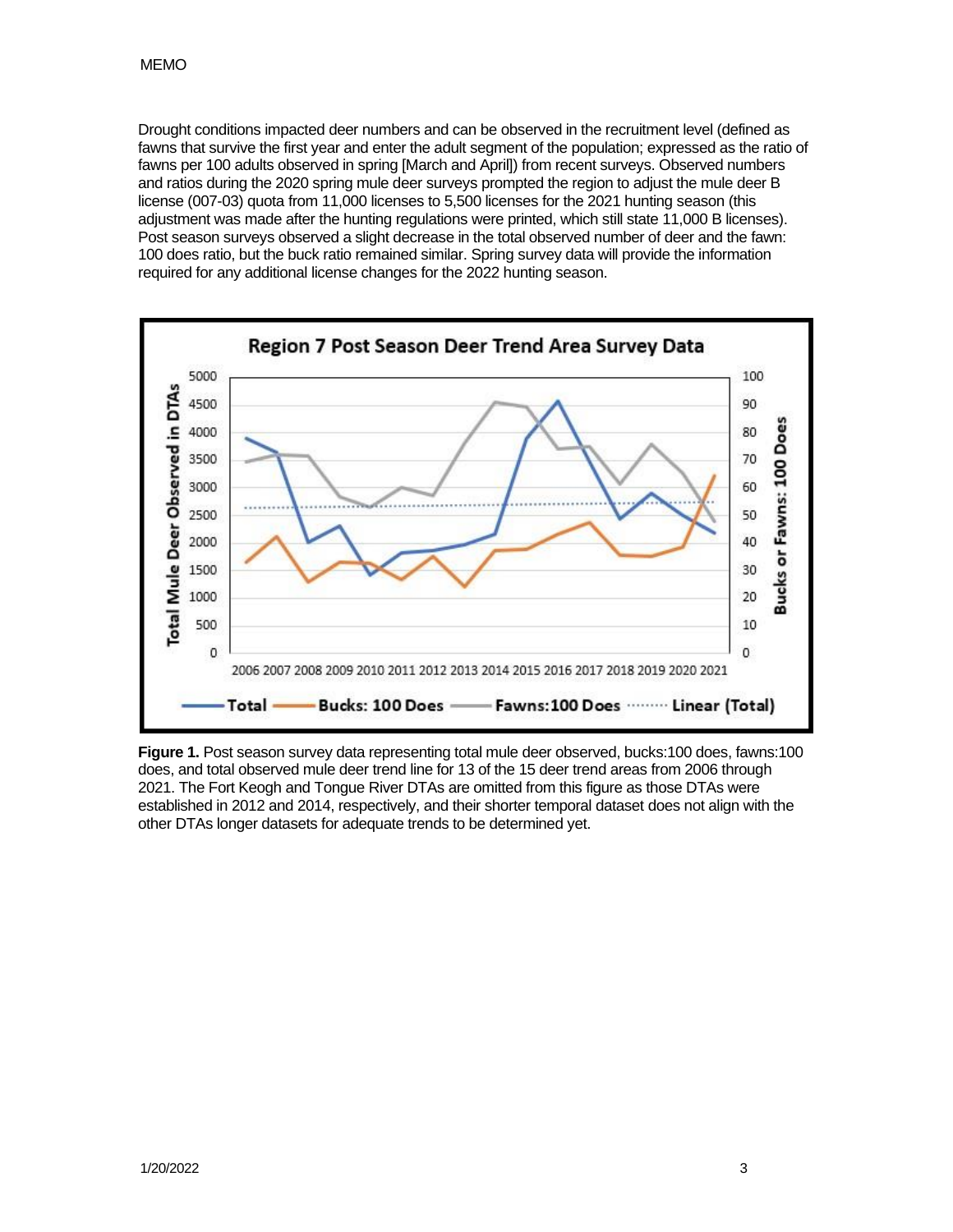

**Figure 2.** Spring survey data representing total mule deer observed, fawns:100 adults, and total observed mule deer trend line for 14 of the 16 deer trend areas from 2006 through 2020. The Fort Keogh and Tongue River DTAs are omitted from this figure as those DTAs were established in 2012 and 2014, respectively, and their shorter temporal dataset does not align with the other DTAs longer datasets for adequate trends to be determined yet.

| <b>Region 7</b> | <b>2020 Post</b><br>Season<br>Survey<br><b>Total Count   Average</b> | 10-year | Long-<br>term<br>Average<br>(LTA) | 2020<br><b>Bucks:</b> | 2020<br>Fawns:<br>100 Does 100 Does | 30%<br><b>Below</b><br><b>LTA</b> | 20%<br>Above<br><b>LTA</b> |
|-----------------|----------------------------------------------------------------------|---------|-----------------------------------|-----------------------|-------------------------------------|-----------------------------------|----------------------------|
| Total*          | 2525                                                                 | 2777    | 2679                              |                       |                                     | 1877                              | 3218                       |
| Average*        |                                                                      |         |                                   | 39                    | 65                                  |                                   |                            |

**Table 1.** Regional totals and ratios from the 2020 post season surveys.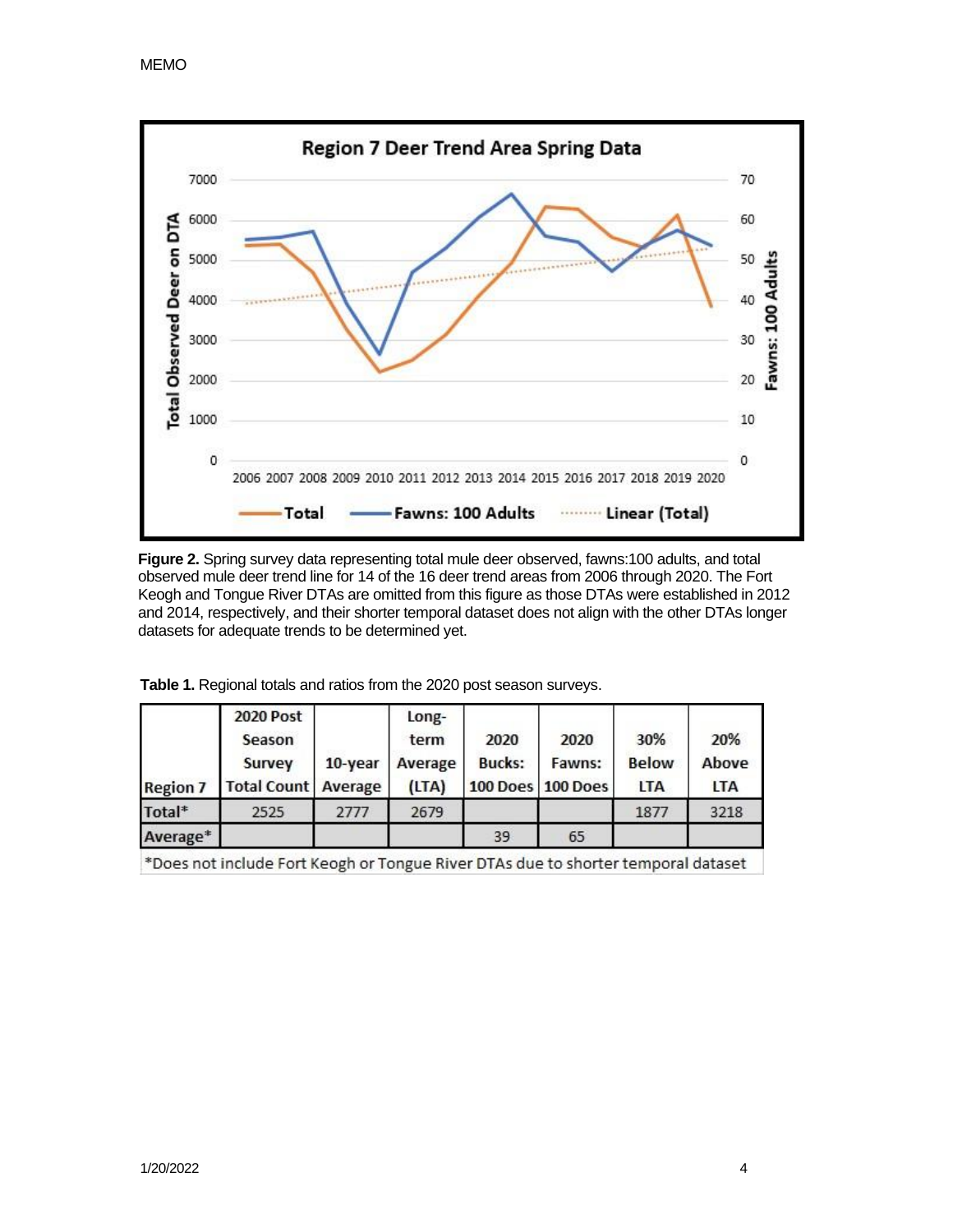| <b>Region 7</b>    | 2020 Spring<br>Season<br>Survey<br><b>Total Count Average</b> | 10-year | Long-<br>term<br>Average<br>(LTA) | 2020<br>Fawns:<br>100<br><b>Adults</b> | 30%<br><b>Below</b><br><b>LTA</b> | 20%<br>Above<br><b>LTA</b> |
|--------------------|---------------------------------------------------------------|---------|-----------------------------------|----------------------------------------|-----------------------------------|----------------------------|
| Total <sup>*</sup> | 3864                                                          | 4854    | 4621                              |                                        | 3233                              | 5544                       |
| Average*           |                                                               |         |                                   | 55                                     |                                   |                            |

**Table 2.** Regional totals and ratios from the 2020 spring surveys.

\*Does not include Fort Keogh or Tongue River DTAs due to shorter temporal dataset

|  |  |  |  |  | Table 3. Regional totals and ratios from the 2021 post season surveys. |  |
|--|--|--|--|--|------------------------------------------------------------------------|--|
|--|--|--|--|--|------------------------------------------------------------------------|--|

| <b>Region 7</b> | <b>2021 Post</b><br>Season<br>Survey<br><b>Total Count   Average</b> | 10-year | Long-<br>term<br>Average<br>(LTA) | 2021<br><b>Bucks:</b> | 2021<br>Fawns:<br>100 Does   100 Does | 30%<br><b>Below</b><br><b>LTA</b> | 20%<br>Above<br><b>LTA</b> |
|-----------------|----------------------------------------------------------------------|---------|-----------------------------------|-----------------------|---------------------------------------|-----------------------------------|----------------------------|
| Total*          | 2219                                                                 | 2901    | 2656                              |                       |                                       | 1921                              | 3292                       |
| Average*        |                                                                      |         |                                   | 40                    | 52                                    |                                   |                            |

\*Does not include Fort Keogh or Tongue River DTAs due to shorter temporal dataset

# **Region 7 Mule Deer B License Quota and Estimated Harvest**

From 2006 through 2013 there were three mule deer B licenses valid in Region 7, each with separate quotas. One was specifically for nonresidents (797-00) and two B licenses for residents, the single region B License (007-13) and a second resident B License (007-14), which would allow resident hunters to hold two B licenses for antlerless mule deer harvest in the region. These B license opportunities were summed for this table. There were no B licenses available during the 2014 and 2015 seasons. Then, in 2016 a single B license (007-03) was created on a quota system and was available for resident and nonresident hunters and when surplus after the drawing existed then hunters could purchase additional B licenses. Antlerless mule deer licenses are used to help manage population levels as well as address specific concentrations that may be problematic (i.e., game damage and CWD management) and provide additional opportunities. During the 2021 general season the Region 7 office received multiple requests for hunters to come to their properties to assist with mule deer harvest and having hunters who currently held B licenses assisted with managing those issues and potentially reduced game damage complaints received later in the winter.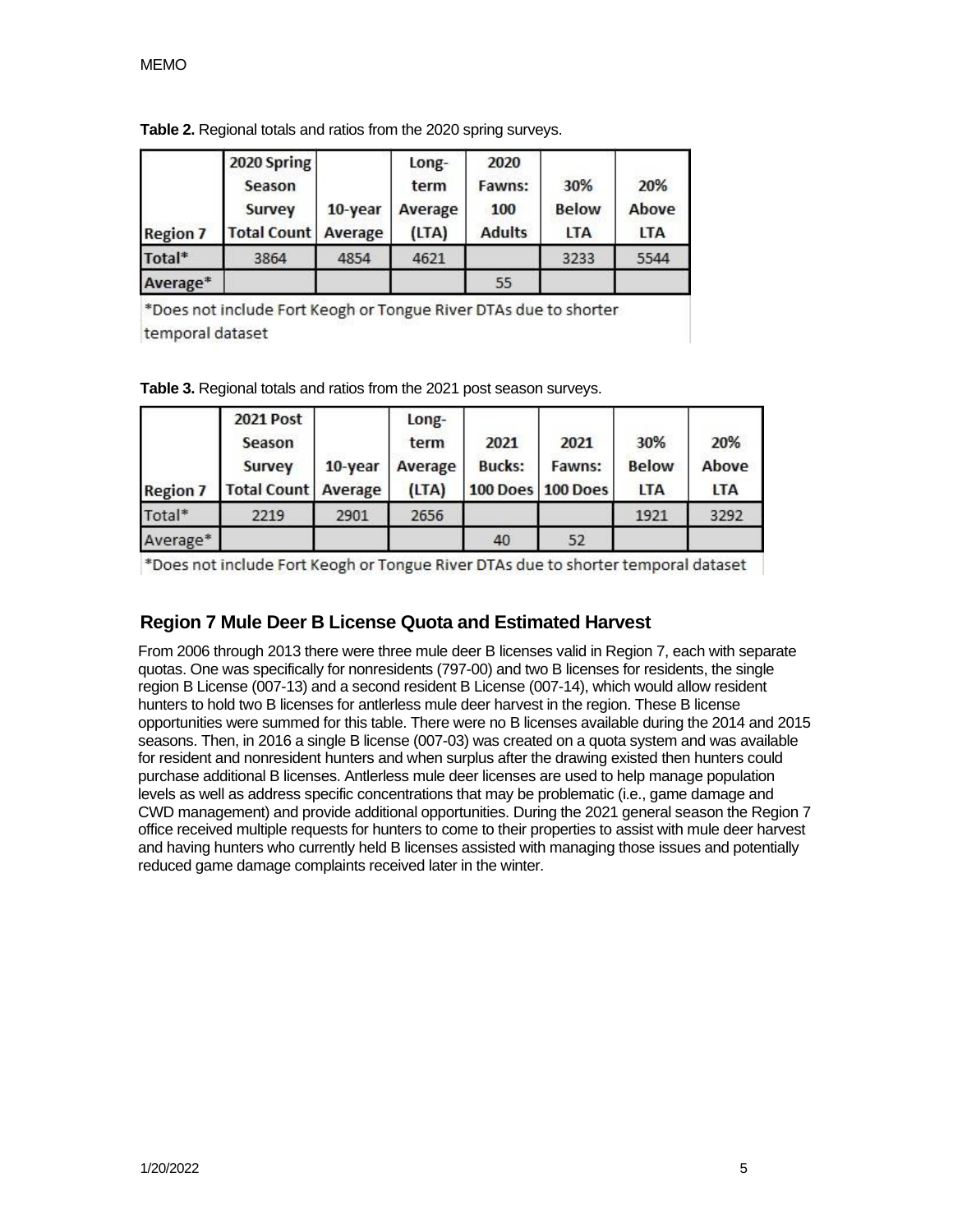

**Figure 3.** The number and estimated harvest for antlerless mule deer B license in Region 7 from 2006 through 2020.

# **Region 7 Mule Deer Estimated Buck Harvest**

From 2006 through 2020 estimated annual mule deer buck harvest obtained from hunter harvest surveys has typically ranged from 8,000 – 10,000individuals. Of those mule deer bucks that are harvested, most bucks taken have at least 4-points on one antler. Approximately 72% of the mule deer bucks harvested within Region 7 from 2006 – 2020 were ≥ 4 points on an antler.



**Figure 4.** Region 7 estimated annual harvest of mule deer bucks for 2006 – 2020 and percentage of that harvest that has ≥4 points on at least one antler.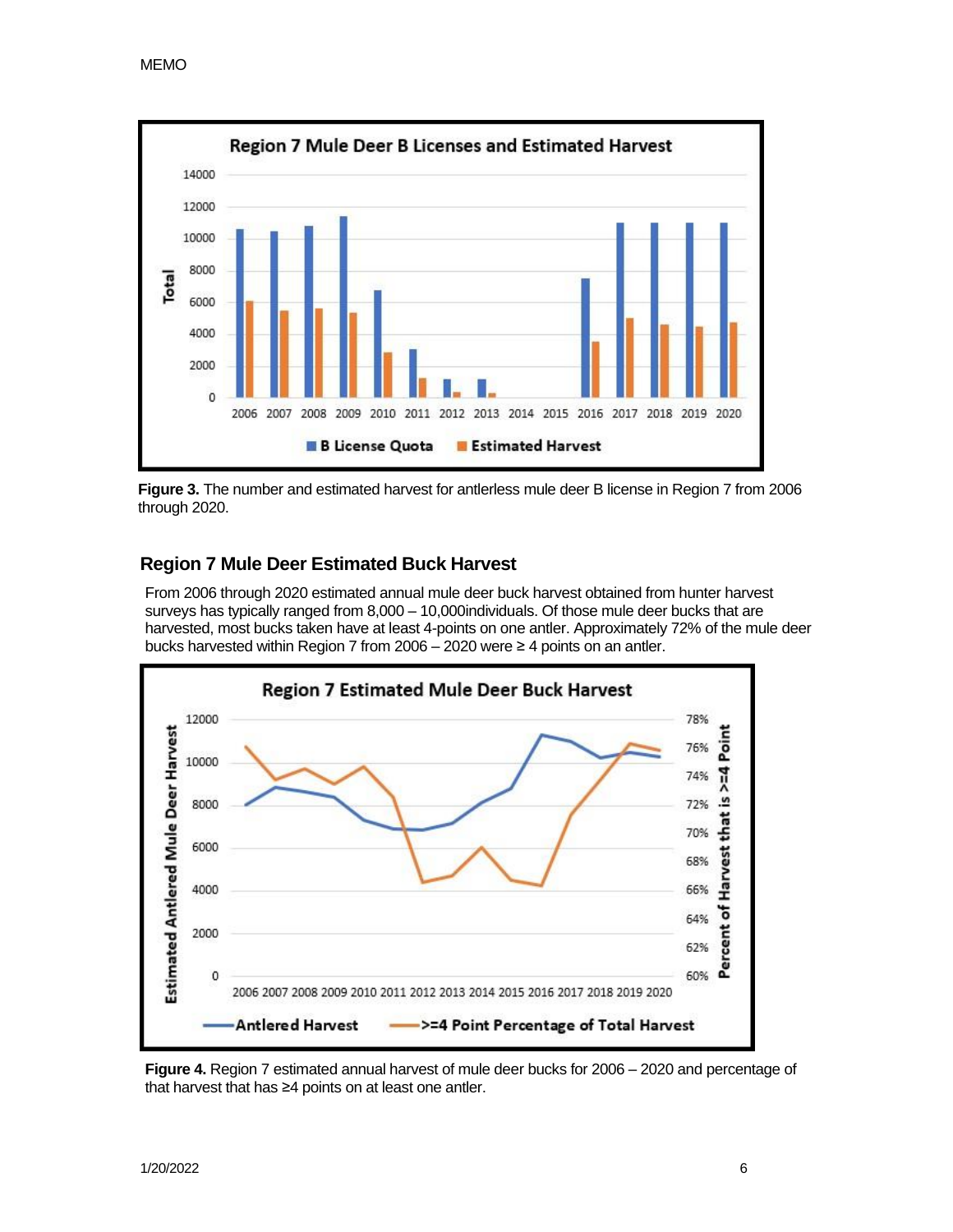# **Region 7 Game Damage Complaint Trends**

Figures 5-7 provide an in-depth breakdown of game damage information for the region from 2015 through early January of 2022. Multiple factors impact the number of game damage complaints annually and a trend can be observed with an increase in complaints as deer numbers increased. Weather and forage conditions impact complaints and due to moderate winter conditions and low snow levels complaints were low in 2019 and 2020 and then increased for 2021 with drought conditions and limited forage. Two complaints have already been received for 2022 as of January 12<sup>th</sup>. Most years mule deer associated complaints (mule deer specifically and both deer species complaints) account for roughly half of the regional game damage complaints received.



**Figure 5.** Region 7 total game damage complaints from 2015-2022 that are broken down into complaints that were determined to be eligible based on MCA 12.9.802 Game Damage Policy. \*Only account for game damage complaints received by January 12th, 2022.



**Figure 6.** Region 7 game damage complaints broken down by Hunting District for 2015-2022. \*Only account for game damage complaints received by January 12<sup>th</sup>, 2022.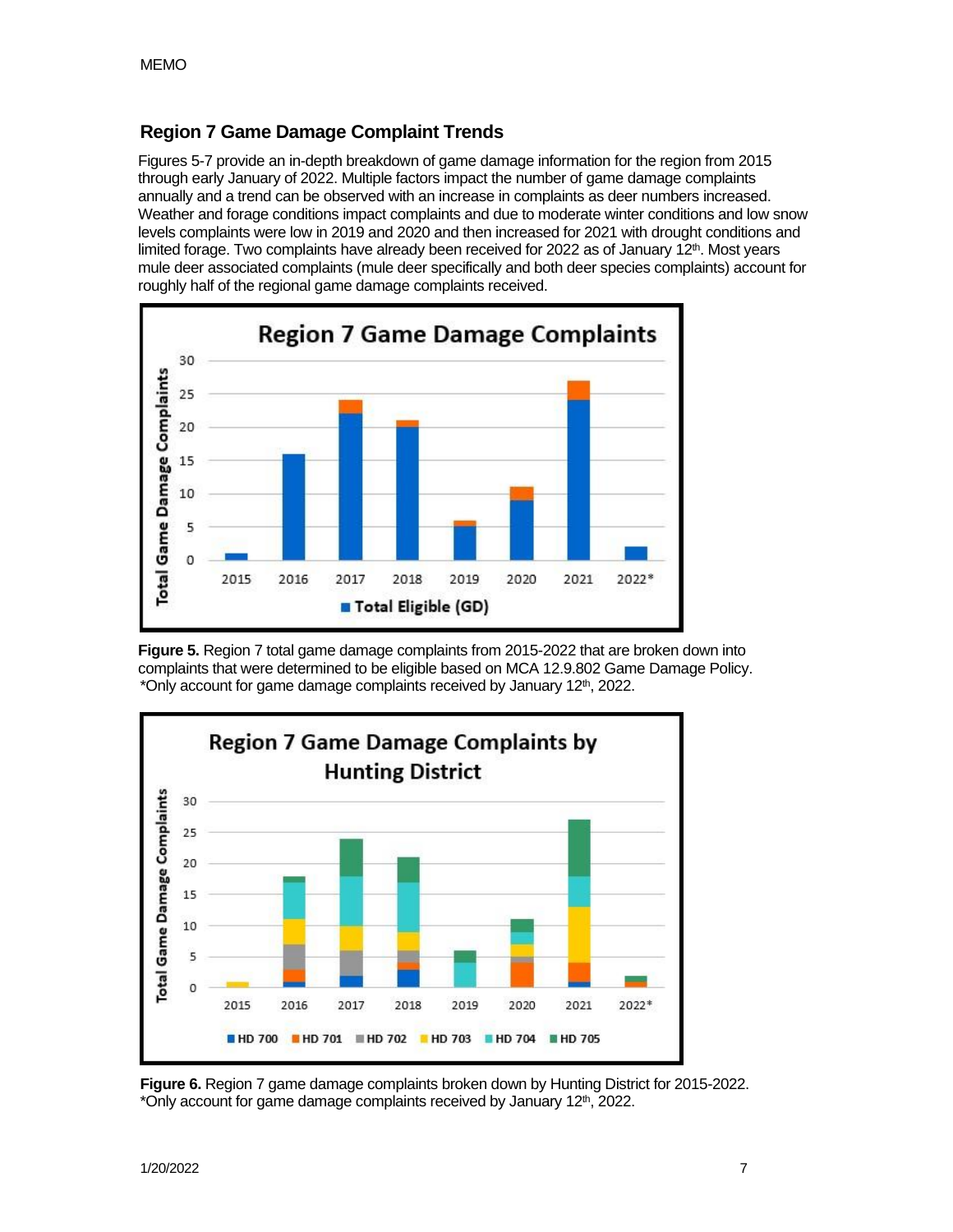

**Figure 7.** Region 7 game damage complaints broken down by big game species for 2015-2022. \*Only account for game damage complaints received by January 12th, 2022.

# **Region 7 Mule Deer Check Station Data**

Region 7 operates check stations in Hysham, Ashland, and Glendive on the opening and closing weekends of the general season to obtain biological and social data to aid in managing mule deer, as well as other species of game, within the Region. Figures 8 and 9 show the age breakdown of harvested male and female mule deer that came through the check station on those weekends.



**Figure 8.** Region 7 check station data showing the age breakdown of male mule deer for the 2021 hunting season.